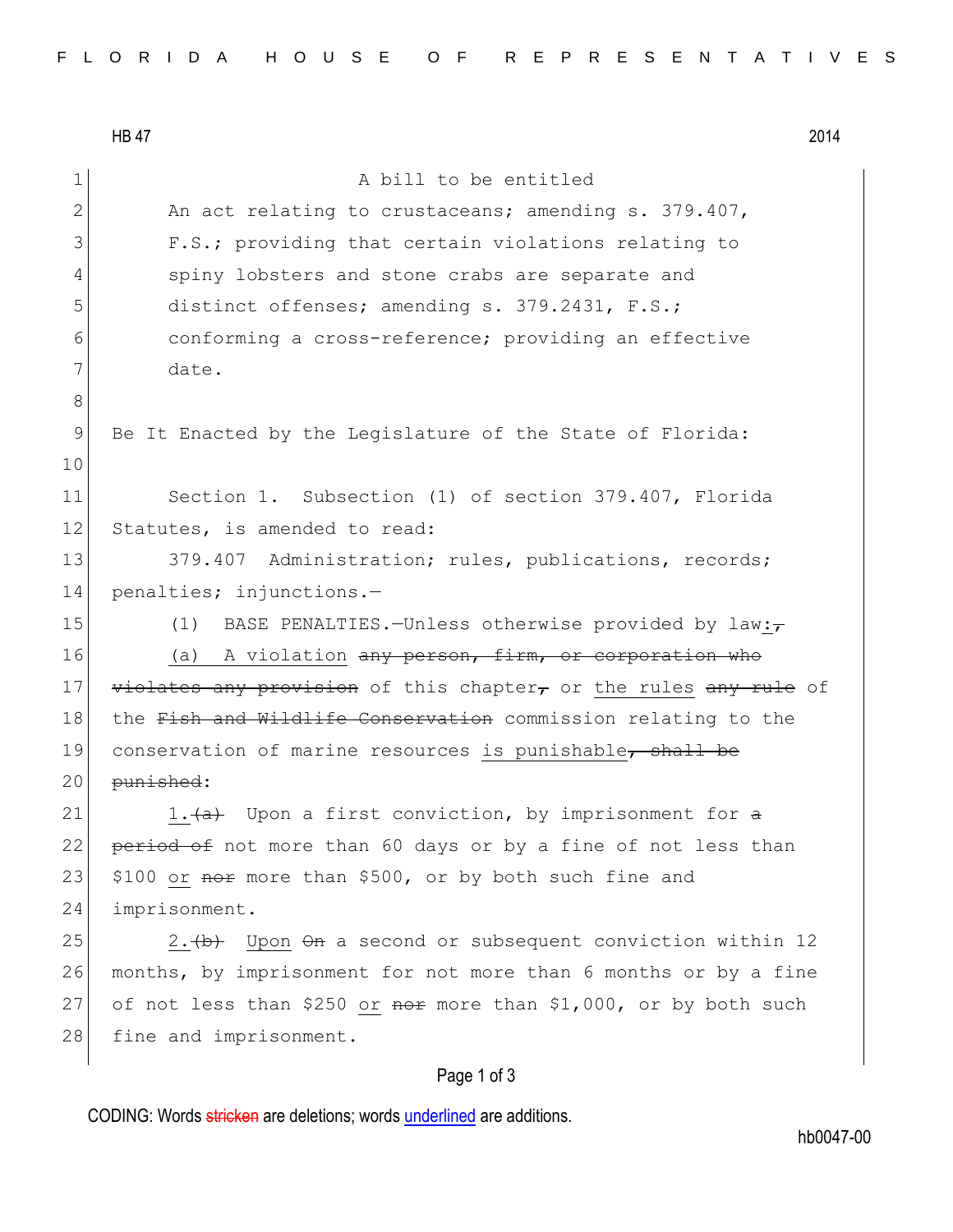HB 47 2014

Page 2 of 3 29 (b) Each spiny lobster or stone crab taken in violation of 30 this chapter or the rules of the commission constitutes a 31 separate and distinct violation. 32 33 Upon final disposition of an any alleged offense for which a 34 citation for a any violation of this chapter or the rules of the 35 commission has been issued, the court shall, within 10 days, 36 certify the disposition to the commission. 37 Section 2. Paragraph (s) of subsection (2) of section 38 379.2431, Florida Statutes, is amended to read: 39 379.2431 Marine animals; regulation.-40 (2) PROTECTION OF MANATEES OR SEA COWS.-41 (s) Except as otherwise provided in this paragraph, a  $\frac{a}{a}$ 42 person violating the provisions of this subsection or a any rule 43 or ordinance adopted pursuant to this subsection commits a 44 misdemeanor, punishable as provided in s. 379.407(1)(a)  $\theta$  +  $(\theta)$ . 45 1. A Any person operating a vessel in excess of a posted 46 speed limit commits shall be guilty of a civil infraction, 47 punishable as provided in s. 327.73, except as provided in 48 subparagraph 2. 49 2. This paragraph does not apply to a person persons 50 violating restrictions governing "No Entry" zones or "Motorboat 51 Prohibited" zones, who, if convicted, commits shall be guilty of 52 a misdemeanor, punishable as provided in s. 379.407(1)(a)  $\theta$ r 53  $\left(\frac{b}{b}, \text{ or, if such violation demonstrates blatant or willful}\right)$ 54 action, may be found guilty of harassment as described in 55 paragraph (d). 56 3. A person may engage in an any activity otherwise

CODING: Words stricken are deletions; words underlined are additions.